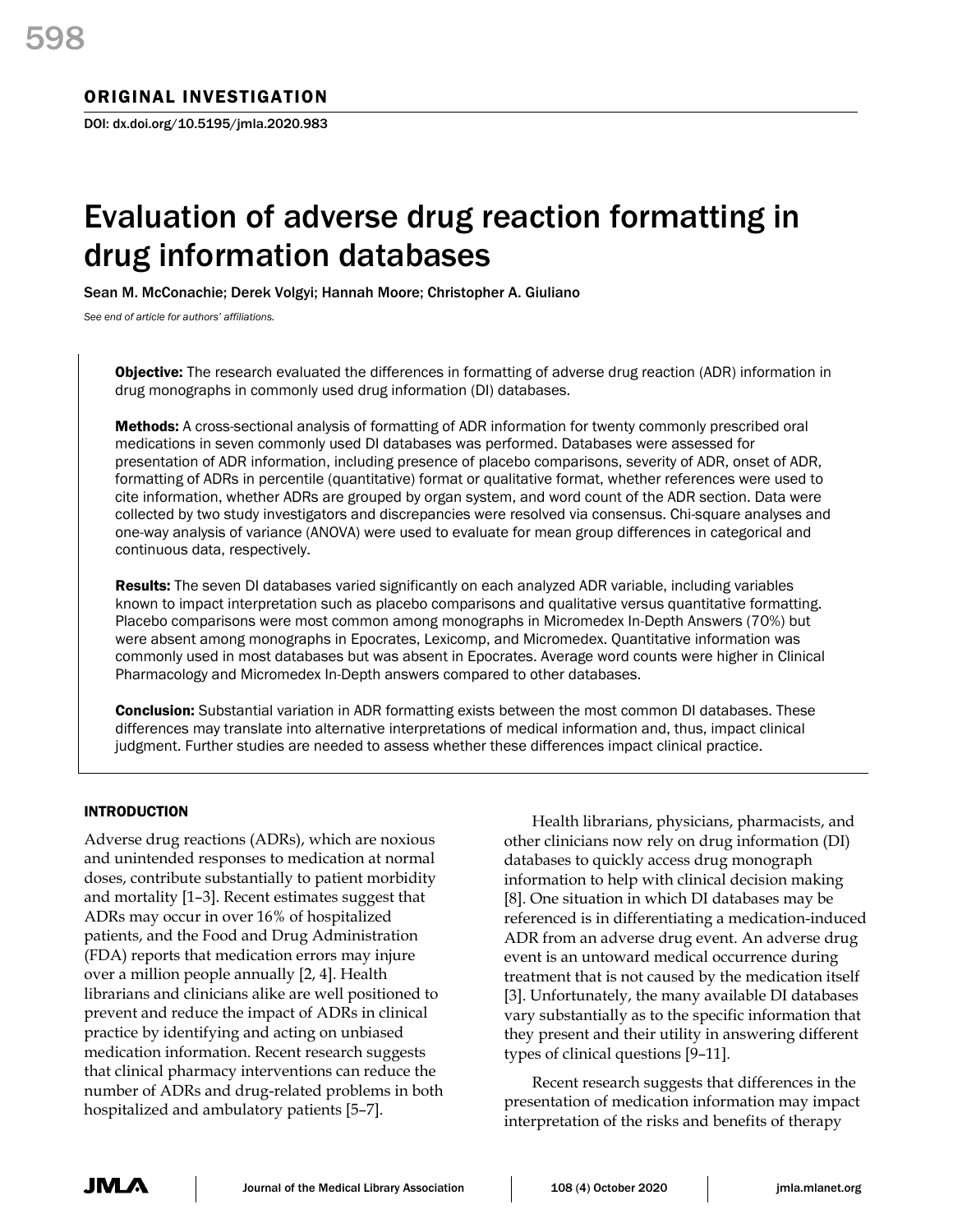[12–14]. For example, it is known that both physicians and patients are influenced by the way that risk and benefit information related to medications is displayed. Patient interpretation of a medication's risks can be influenced by the presence or absence of corresponding placebo information when ADR information is displayed [15].

Likewise, both patient and physician perceptions of medication efficacy differ when presented with relative risk or absolute risk information [16]. There is even evidence to suggest that perceptual differences may impact clinical decision making [12, 17–19]. Most recently, a study demonstrated that pharmacists and pharmacy students were more likely to deem an ADR to be medication-induced if they were given information derived from Micromedex: In-Depth Answers, compared to participants who received ADR information derived from Lexicomp or Epocrates [17].

Given the possible consequences of deciding to discontinue or continue a potentially ADR-inducing medication, it is important for DI databases to present this information in a manner that is easy to interpret. Additionally, it is important for clinicians and librarians to gain insight into how these databases are formatted so that they can quickly identify the necessary information from a database that utilizes a format that is optimized for interpretation and sound decision making. The objective of this study was to evaluate differences in the formatting of ADR information in drug monographs in commonly used DI databases.

# **METHODS**

This cross-sectional study evaluated the presentation of ADR information contained in drug monographs in commonly used DI databases. Seven electronic DI resources were selected for analysis: Micromedex®, Micromedex: In-Depth Answers, Epocrates®, Lexicomp®, Clinical Pharmacology®, RxList.com, and Physician's Desk References (via pdr.net). For the purposes of this study, the adverse events section of Micromedex and the additional ADR information contained in Micromedex: In-Depth Answers were considered separately, because their ADR formatting differed substantially, even though the two were linked within a single database. Database analysis was performed during the period of July 1, 2019, to August 30, 2019.

To gain a representative sample of medication monographs, the twenty most highly prescribed prescription medications in the United States, as defined by the Medication Expenditure Panel Survey, were selected to be searched individually in each DI database [20]. A full list of the assessed medications and databases is in Table 1.

Each ADR section in the monographs was evaluated for the following formatting criteria: qualitative (use of words) or quantitative (use of numbers) formatting of ADR frequency, presence or absence of comparative placebo frequency, severity assessment for ADRs, onset information for ADRs, grouping of ADRs by organ system, presence or absence of references for ADR information, and total word count of the ADR section. These factors were

Table 1 Evaluated medications and drug information databases

| Top 20 oral medications<br>in United States | Drug information<br>databases   |
|---------------------------------------------|---------------------------------|
| Levothyroxine                               | Micromedex                      |
| Lisinopril                                  | Micromedex: In-Depth<br>Answers |
| Atorvastatin                                |                                 |
| Metformin                                   | Epocrates                       |
| Amlodipine                                  | Lexicomp                        |
| Metoprolol tartrate                         | Clinical Pharmacology           |
| Omeprazole                                  | RxList.com                      |
| Simvastatin                                 | PDR (pdr.net)                   |
| Losartan                                    |                                 |
| Albuterol                                   |                                 |
| Gabapentin                                  |                                 |
| Hydrochlorothiazide                         |                                 |
| Acetaminophen-<br>hydrocodone               |                                 |
| Sertraline                                  |                                 |
| Furosemide                                  |                                 |
| Fluticasone                                 |                                 |
| Acetaminophen                               |                                 |
| Amoxicillin                                 |                                 |
| Alprazolam                                  |                                 |
| Atenolol                                    |                                 |

Presented in order of use as of August 2019.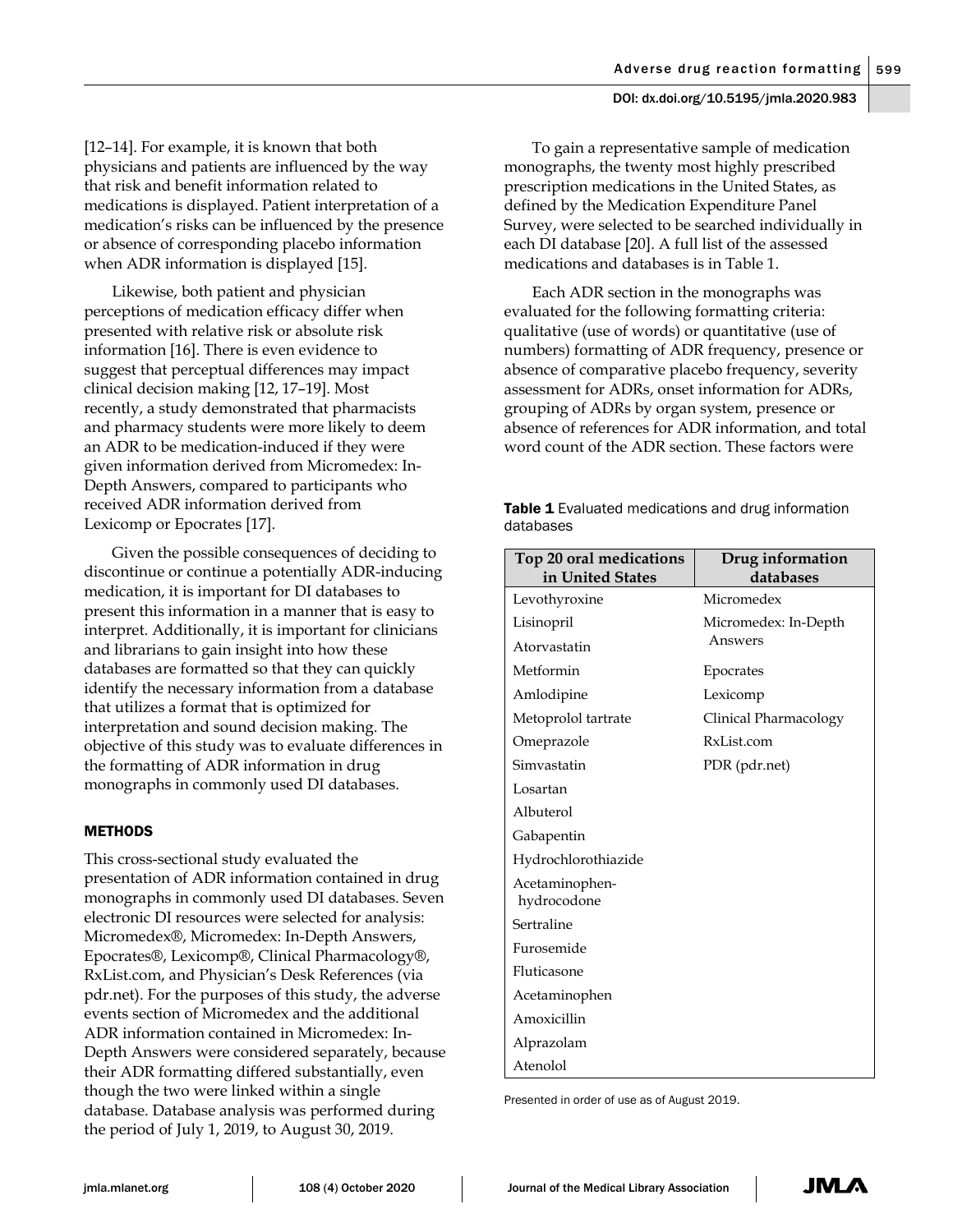selected based on formatting requirements listed in prevailing FDA guidance documents for ADR section labeling of package inserts (frequency, severity, onset, comparator information), and other criteria were selected based on consensus discussions of the investigative team (word count, references, qualitative, and quantitative information) [21]. The investigative team only analyzed the formatting of drug information and did not analyze specific content related to the twenty medications. Following assessment of all medication monographs in each individual DI database, the investigators assessed the percentage of the medications that matched the criterion for each category for the cumulative database.

Two investigators individually (Moore and Volgyi) assessed medication monographs for each of the DI databases. Discrepancies were resolved via consensus and input from a third investigator (McConachie or Giuliano). Chi-square analysis and one-way analysis of variance (ANOVA) were used to evaluate for between-group differences in categorical and continuous variables, respectively. An a priori alpha value of 0.05 was established.

# RESULTS

Every medication (n=20) contained a representative monograph in each of the DI databases, allowing complete comparison for each of the formatting variables (Table 2). There were statistically significant differences (*p*<0.01 for all comparisons) among DI databases for each of the analyzed ADR variables. Every database, except for Epocrates, utilized quantitative formatting for ADR prevalence. Quantitative formatting was most common in Micromedex In-Depth Answers (100%) and completely absent in Epocrates (0). Most monographs also framed the ADRs qualitatively, for example, using terminology such as "common" or "serious." Epocrates, Micromedex, and Clinical Pharmacology used qualitative wording in each of the monographs (100%), whereas Lexicomp did not use qualitative wording in any of the monographs (0). There was also a large discrepancy in whether databases included comparative placebo information (comparative frame) in the ADR sections or whether ADR information for the medication was stated alone (single frame). Only Micromedex: In-Depth Answers monographs used the comparative frame in the majority of its

 $p<0.01$  $p<0.01$  $p > 0.01$  $p > 0.01$  $p > 0.01$  $p<0.01$  $p<0.01$  $p > 0.01$ χ2(6)=74.7 *p*<0.01 1010V4 8.62T=(9)(x 200.02 pp and a search of a search of a search of a search of a search of a search of a search o Placebo comparison 0 75% 0 0 30% 30% 0 χ2(6)=82.9 *p*<0.01  $\chi^2(6)=110.0$  *p*<0.01 100% 100% 0 100% 90% 90% 0 χ2(6)=123.3 *p*<0.01  $\chi^2(6)=102.0$  *p*<0.01 References provided 0 2 % 0 200 2 200 0 2 % 0 201 0 0 201 0 0 201 0 101 0 101 0 101 0 101 0 101 0 101 0 101 0 1 77 (± 37) 6,883 (± 3,942) 50 (± 18) 234 (± 117) 1,660 (± 712) 663 (± 400) 462 (± 184) F(6,133)=49.8 *p*<0.01significance **significance Statistical Statistical**  $(6, 133) = 49.8$  $x^2(6)=123.8$  $x^2(6)=102.0$  $x^2(6)=105.8$  $\chi^2(6)=110.0$  $(2(6)=123.3)$  $x^2(6)=74.7$  $\chi^2(6)=82.9$ Physician's **Physician's**  Reference **Reference**  $(\pm 184)$ **Desk**   $90%$  $5%$ 85% 100% 0 80% 95% 75% 90%  $95%$ ADR onset  $0$  0 0 0 0 0 0 0 0 0 0 0 0 0  $0^{\circ}$  $S^8$  55%  $S^8$  55%  $S^8$  100%  $S^8$  100%  $S^8$  100%  $S^8$  55%  $S^8$  $\circ$  $\circ$  $\circ$  $\circ$  $162$  $(±400)$ **RxList.** 75% 85%  $30%$ 55% 55% **com** 15%  $90%$ 563 Pharmacology **Pharmacology**  $1,660 (\pm 712)$ **Clinical**  Clinical 95% 100%  $100%$  $30%$ 75%  $90%$ 5% Lexicomp **Answers Epocrates Lexicomp**  $234 (+ 117)$ 100%  $20%$  $80%$  $\circ$  $\circ$  $\circ$  $\circ$ Epocrates  $50 (+ 18)$  $100\%$ 100%  $\circ$  $\circ$  $\overline{\phantom{0}}$  $\subset$ **Micromedex:**  Micromedex:  $6,883 (\pm 3,942)$ **In-Depth**  Answers 100% 95%  $100\%$ 100%  $100%$ 100% 75% **Micromedex**  $77(±37)$ 85%  $100\%$ 100% 100%  $\circ$  $\circ$  $\circ$ **Database adverse**  Database adverse References provided Placebo comparison Severity assessment Grouping by organ Grouping by organ (ADR) variable **(ADR) variable** Word count: mean Word count: mean **drug reaction**  drug reaction Quantitative Quantitative Qualitative Qualitative ADR onset formatting formatting system (± SD)

Table ่ **2** Adverse drug reaction formatting differences between databases

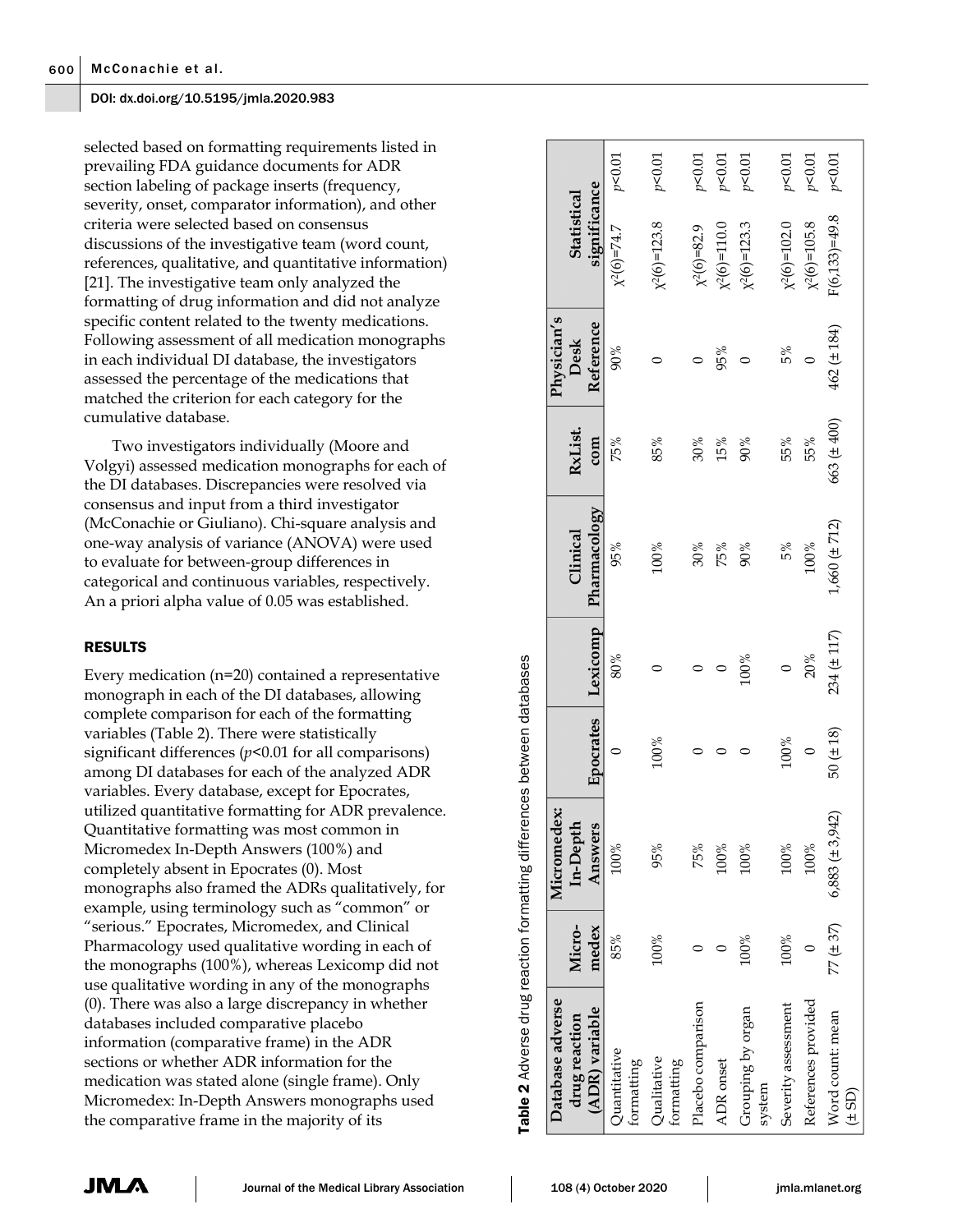monographs (75%). Comparative frames were also used in Clinical Pharmacology and RxList.com (30% for both) but were absent from all monographs from Micromedex, Lexicomp, and Epocrates (0).

Onset information for ADRs was commonly included in Micromedex: In-Depth Answers (100%) and PDR (95%) but was absent from Micromedex, Lexicomp, and Epocrates monographs (0). The majority of monographs grouped ADRs by organ system; however, Epocrates and PDR did not. Severity assessment was included for all monographs in Micromedex, Micromedex: In-Depth Answers, and Epocrates databases but was completely absent from Lexicomp. DI databases also varied widely in whether specific references were provided for ADR information. References were included in all monographs in Clinical Pharmacology and Micromedex: In-Depth Answers but was absent in monographs from Micromedex, Epocrates, and PDR. Finally, databases were significantly different with respect to the average word count of the ADR section of the monograph. On the upper end, Micromedex: In-Depth Answers utilized the most words (6,883 words), followed by Clinical Pharmacology (1,660 words), and all other monographs were less than 700 words in length.

# **DISCUSSION**

This study demonstrates the significant variability in the formatting of ADR information currently contained in DI databases. Every ADR formatting factor in the study demonstrated significant variation among available databases including those known to impact clinical decision making, such as frequency formatting and placebo comparison rates. These prevalent formatting differences have the potential to influence clinical practice, because surveys demonstrate that a majority of pharmacists reference DI databases on a daily basis or more frequently [17]. Additionally, it is known that a substantial proportion of DI questions posed in practice deal with potential ADRs. By responding to such queries, pharmacists and other clinicians can add value to pharmacovigilance in health care settings [8, 22–24].

Unlike other DI questions, which can be fairly straightforward (such as those concerning dosing, contraindications, or administration instructions), ADR questions are unique because they often require an assessment of causality, which is subject

to interpretation [25]. The numerous scoring systems designed to assess ADR probability in practice demonstrate a large amount of disagreement, as do experts when they are asked to assess likely ADR causality [26–29]. The ambiguity surrounding ADR interpretation creates a situation in which clinical judgment is more likely to be required.

However, it is well established that judgment of medication information is influenced by the formatting of the medication risk and efficacy information [12–14]. For example, when given comparative efficacy information in terms of relative risk, physicians and patients are both far more likely to view the drug as favorable than when given the same information in an absolute risk format [16]. Additionally, patients are more likely to view a drug as risky when given comparative placebo information than when the drug is presented with medication risk information alone [15]. Intuitively, providing medication information in a comparative format is more likely to lead to a more informed medical decision. In fact, surveys demonstrate that the majority of physicians feel that pharmaceutical companies should be required to provide medication risk and efficacy information alongside corresponding placebo information [15]. It is surprising, therefore, that the vast majority of DI databases provided medication ADR rates in a single-frame format. In fact, only Micromedex: In-Depth Answers provided this information for the majority of the analyzed drug monographs. Health librarians could use this information to guide students, clinicians, and patients toward databases that provide comparative formatting.

Other formatting parameters can also impact clinical decision making [30, 31]. For example, health communication researchers often advocate for the use of quantitative rather than qualitative formatting of frequencies because quantitative formatting gives a more detailed assessment of risk [32]. However, Epocrates, a widely used DI database, contains no quantitative risk information, instead labels ADR frequencies under ambiguous headings such as "common." Additional formatting variables that were determined to be significantly different between databases in this study—including word count, grouping of reactions by organ system, or inclusion of onset and severity information—are not well studied in the risk communication literature. It is unknown whether differences between these parameters could impact clinical decision making or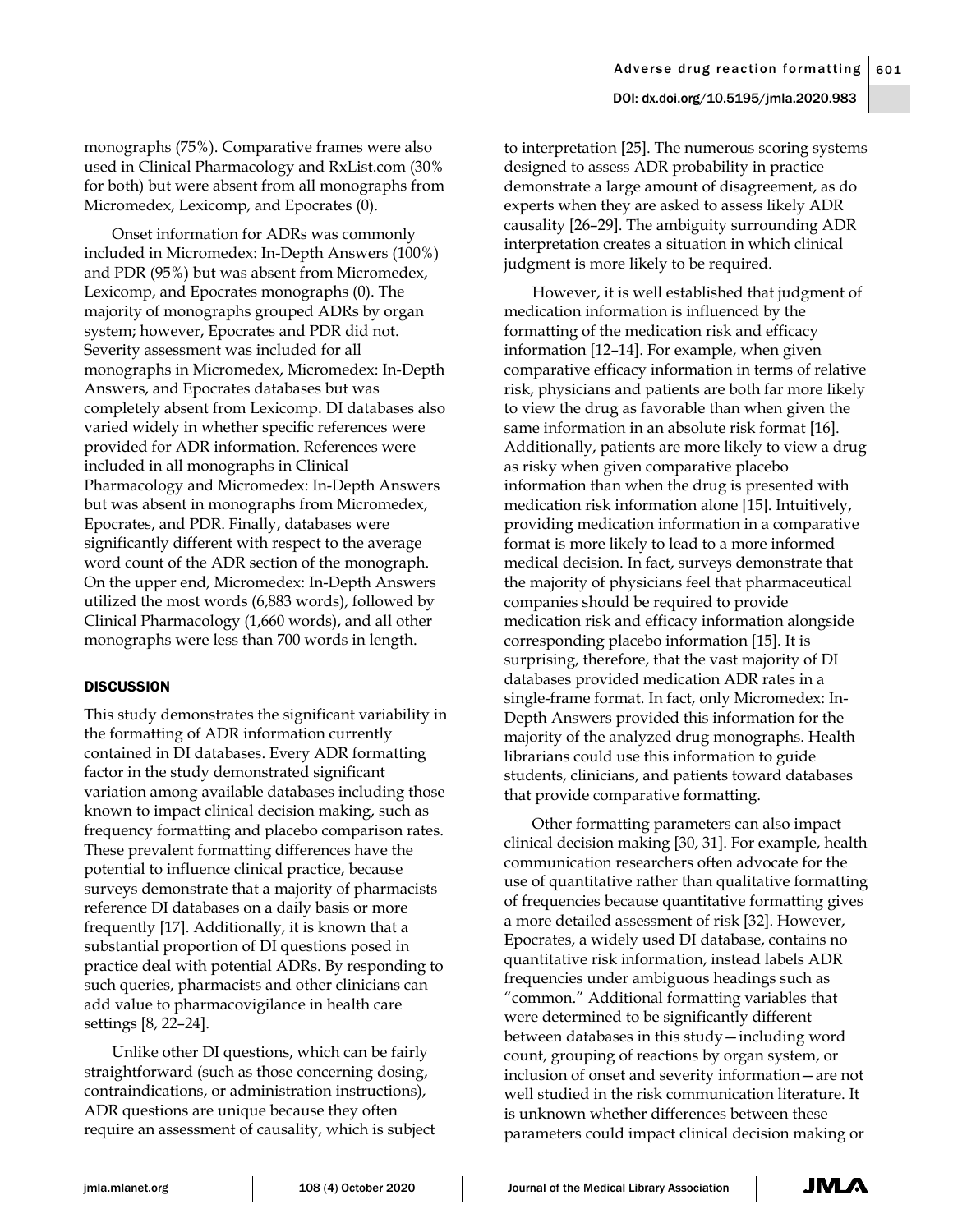whether clinicians have a particular preference for one format over another. Further studies in this area are needed as this could impact which databases health librarians recommend to clinicians in practice.

The variability of both content and formatting of ADRs in DI resources is alarming given that the resources are designed to improve clinical decision making. This variation raises the question of whether librarians, pharmacists, and other medical practitioners should have more of a say in how these databases are constructed. There is no literature that the authors are aware of that has sought to achieve consensus among medical practitioners as to how to optimize the clinical utility of DI databases for physicians, pharmacists, or other health care providers. This is likely the only method to determine whether formatting differences in word count, grouping mechanism, and referencing impact users or are likely to impact patient safety and care. Until that point, database users should be wary of the limitations and biases of individual databases and consider referencing multiple DI sources in practice.

This study has a number of limitations. First of all, the analysis was limited in scope. Only twenty medications were used as a representative sample for all prescription medications that are currently approved for use. However, by evaluating the most commonly used medications, including a mix of medications approved both before and after the Food, Drug, and Cosmetic Act and the Kefauver-Harris Amendments (the passage of which changed regulations regarding the quantity of clinical safety and efficacy studies that were required prior to drug approval), the authors believe the information drawn from the databases was likely representative of medication monographs, in general [33]. Additionally, the study lacks an assessment of user preference. Currently, the optimal method of formatting ADR information in DI databases is unknown, and there is no professional guidance in this area. Other studies that have evaluated user preference for DI databases have generated mixed results [10, 24].

In the absence of clinical outcome studies or professional consensus, it is impossible to estimate the optimal method of formatting ADR information in regard to criteria such as word count, referencing, grouping of ADRs, and framing of ADR

information. Finally, the study did not evaluate other factors, such as content or ease of use, which may influence the choice to use one particular DI database over another. However, this study does provide a starting point upon which further discussion and future studies regarding the impact of ADR formatting on clinical decision making can be built.

Despite these limitations, this study provides meaningful data demonstrating significant and potentially clinical meaningful differences among current DI databases. It also demonstrates that there is substantial variation in DI databases regarding the content and formatting of ADR information. As there is evidence suggesting that information formatting can impact risk interpretation and subsequent clinical decision making, librarians and clinicians must be wary of where and how they are finding and interpreting DI in clinical practice.

## **REFERENCES**

- 1. Kongkaew C, Noyce PR, Ashcroft DM. Hospital admissions associated with adverse drug reactions: a systematic review of prospective observational studies. Ann Pharmacother. 2008 Jul;42(7):1017–25.
- 2. Miguel A, Azevedo LF, Araujo M, Pereira AC. Frequency of adverse drug reactions in hospitalized patients: a systematic review and meta-analysis. Pharmacoepidemiol Drug Saf. 2012 Nov;21(11):1139–54. DOI: [http://dx.doi.org/10.1002/pds.3309.](http://dx.doi.org/10.1002/pds.3309)
- 3. World Health Organization (WHO). WHO draft guidelines for adverse event reporting and learning systems. Geneva, Switzerland: The Organization; 2005.
- 4. Institute for Safe Medication Practices. Baxter and the Institute for Safe Medication Practices (ISMP) address global medication error prevention [Internet]. The Institute; 2017 [cited 21 May 2019]. [<https://www.ismp.org/news/baxter-and-institute-safe](https://www.ismp.org/news/baxter-and-institute-safe-medication-practices-ismp-address-global-medication-error-prevention)[medication-practices-ismp-address-global-medication](https://www.ismp.org/news/baxter-and-institute-safe-medication-practices-ismp-address-global-medication-error-prevention)[error-prevention>](https://www.ismp.org/news/baxter-and-institute-safe-medication-practices-ismp-address-global-medication-error-prevention).
- 5. Dempsey JT, Matta LS, Carter DM, Stevens CA, Stevenson LW, Desai AS, Cheng JW. Assessment of drug therapyrelated issues in an outpatient heart failure population and the potential impact of pharmacist-driven intervention. J Pharm Pract. 2017 Jun;30(3):318–23. DOI: [http://dx.doi.org/10.1177/0897190016641491.](http://dx.doi.org/10.1177/0897190016641491)
- 6. Hamblin S, Rumbaugh K, Miller R. Prevention of adverse drug events and cost savings associated with PharmD interventions in an academic level I trauma center: an evidence-based approach. J Trauma Acute Care Surg. 2012 Dec;73(6):1484–90. DOI: [http://dx.doi.org/10.1097/TA.0b013e318267cd80.](http://dx.doi.org/10.1097/TA.0b013e318267cd80)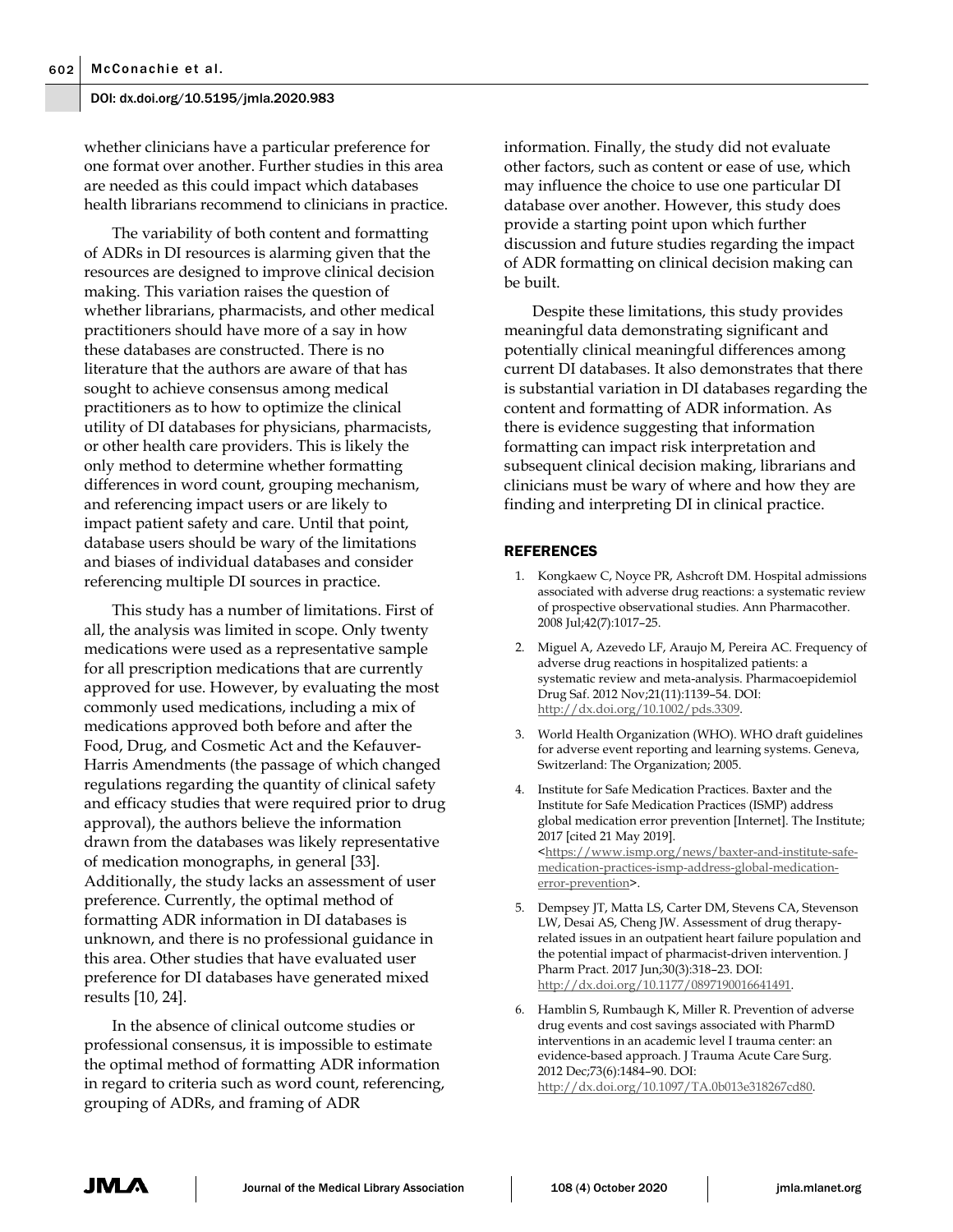- 7. Schnipper JL, Kirwin JL, Cotugno MC, Wahlstrom SA, Brown BA, Tarvin E, Kachalia A, Horng M, Roy CL, McKean SC, Bates DW. Role of pharmacist counseling in preventing adverse drug reactions after hospitalization. Arch Int Med. 2006 Mar 13;166(5):565–71.
- 8. Belgado BS, Hatton RC, Doering PL. Evaluation of electronic drug information resources for answering questions received by decentralized pharmacists. Am J Health-Syst Pharm. 1997 Nov 15;54(22):2592–6.
- 9. Clauson KA, Marsh WA, Polen HH, Seamon MJ, Ortiz BI. Clinical decision support tools: analysis of online drug information databases. BMC Med Inform Decis Mak. 2007 Mar 8;7:7. DOI[: http://dx.doi.org/10.1186/1472-6947-7-7.](http://dx.doi.org/10.1186/1472-6947-7-7)
- 10. Moutford CM, Lee T, De Lemos J, Loewen PS. Quality and usability of common drug information databases. Can J Hosp Pharm. 2010 Mar;63(2):130–7.
- 11. Rambaran KA, Huynh HA, Zhang Z, Robles J. The gap in electronic drug information resources: a systematic review. Cureus. 2018 Jun 22;10(6):e2860. DOI: [http://dx.doi.org/10.7759/cureus.2860.](http://dx.doi.org/10.7759/cureus.2860)
- 12. Bui TC, Krieger HA, Blumenthal-Barby JA. Framing effects on physicians' judgement and decision making. Psychol Rep. 2015 Oct;117(2):508–22. DOI: [http://dx.doi.org/10.2466/13.PR0.117c20z0.](http://dx.doi.org/10.2466/13.PR0.117c20z0)
- 13. Gong J, Zhang Y, Yang Z, Huang Y, Feng J, Zhang W. The framing effect in medical decision-making: a review of the literature. Psychol Health Med. 2013;18(6):645–53. DOI: [http://dx.doi.org/10.1080/13548506.2013.766352.](http://dx.doi.org/10.1080/13548506.2013.766352)
- 14. McGettigan P, Sly K, O'Connell D, Hill S, Henry D. The effects of information framing on the practices of physicians. J Gen Intern Med. 1999 Oct;14(10):633–42.
- 15. O'Donohughe AC, Sullivan HW, Aikin KJ. Randomized study of placebo and framing information in direct-toconsumer print advertisements for prescription drugs. Ann Behav Med. 2014 Dec;48(3):311–22. DOI: [http://dx.doi.org/10.1007/s12160-014-9603-1.](http://dx.doi.org/10.1007/s12160-014-9603-1)
- 16. Perneger TV, Agoritsas T. Doctors and patients' susceptibility to framing bias: a randomized trial. J Gen Intern Med. 2011 Dec;26(12):1411–7. DOI: [http://dx.doi.org/10.1007/s11606-011-1810-x.](http://dx.doi.org/10.1007/s11606-011-1810-x)
- 17. McConachie SM, Giuliano CA, Mohammad I, Kale-Pradhan PB. Adverse drug reactions in drug information databases: does presentation affect interpretation? J Med Libr Assoc. 2020 Jan;108(1):76–83. DOI: [http://dx.doi.org/10.5195/jmla.2020.748.](http://dx.doi.org/10.5195/jmla.2020.748)
- 18. McNeil BJ, Pauker SG, Sox HC Jr., Tversky A. On the elicitation of preferences for alternative therapies. N Engl J Med. 1982 May 27;306(21):1259–62. DOI: [http://dx.doi.org/10.1056/nejm198205273062103.](http://dx.doi.org/10.1056/nejm198205273062103)
- 19. O'Connor AM, Boyd NF, Tritchler DL, Kriukov Y, Sutherland H, Till JE. Eliciting preferences for alternative cancer drug treatments. the influence of framing, medium, and rater variables. Med Decis Making. 1985 Winter;5(4):453–63. DOI: [http://dx.doi.org/10.1177/0272989x8500500408.](http://dx.doi.org/10.1177/0272989x8500500408)
- 20. Medical Expenditure Panel Survey (MEPS). The top 200 of 2020: provided by the ClinCalc DrugStats Database [Internet]. Version 20.0. Rockville, MD: Agency for Healthcare Research and Quality (AHRQ); 2007–2017 [cited 1 Aug 2019]. [<https://clincalc.com/DrugStats/Top200Drugs.aspx>](https://clincalc.com/DrugStats/Top200Drugs.aspx).
- 21. Food Drug Administration Center for Drugs Evaluation Research. Guidance for industry: adverse reactions section of labeling for human prescription drug and biological products—content and format [Internet]. The Administration; 2006 [cited 12 May 2020]. [<https://www.fda.gov/media/72139/download>](https://www.fda.gov/media/72139/download).
- 22. Perez-Ricart A, Gea-Rodriguez E, Roca-Montanana A, Gil-Manez E, Perez-Feliu A. Integrating pharmacovigilance into the routine of pharmacy department: experience of nine years. Farm Hosp. 2019 Jul 1;43(4):128–33. DOI: [http://dx.doi.org/10.7399/fh.11169.](http://dx.doi.org/10.7399/fh.11169)
- 23. Leufkens HG. Pharmacy-led pharmacovigilance: ready for use or missed opportunity? Pharmacoepidemiol Drug Saf. 2019 Dec;28(12):1562. DOI: [http://dx.doi.org/10.1002/pds.4901.](http://dx.doi.org/10.1002/pds.4901)
- 24. Carvajal MJ, Clauson KA, Gershman J, Polen HH. Associations of gender and age groups on the knowledge and use of drug information resources by American pharmacists. Pharm Pract (Granada). 2013 Apr;11(2):71–80. DOI: [http://dx.doi.org/10.4321/s1886-36552013000200003.](http://dx.doi.org/10.4321/s1886-36552013000200003)
- 25. Naranjo CA, Busto U, Sellers EM, Sandor P, Ruiz I, Roberts EA, Janecek E, Domecq C, Greenblatt DJ. A method for estimating the probability of adverse drug reactions. Clin Pharmacol Ther. 1981 Aug;30(2):239–45. DOI: [http://dx.doi.org/10.1038/clpt.1981.154.](http://dx.doi.org/10.1038/clpt.1981.154)
- 26. Arimone Y, Bégaud B, Miremont-Salamé G, Fourrier-Réglat A, Moore N, Molimard M, Haramburu F. Agreement of expert judgement in causality assessment of adverse drug reactions. Eur J Clin Pharmacol. 2005 May;61(3):169–73. DOI: [http://dx.doi.org/10.1007/s00228-004-0869-2.](http://dx.doi.org/10.1007/s00228-004-0869-2)
- 27. Arimone Y, Miremont-Salamé G, Haramburu F, Molimard M, Moore N, Fourrier-Réglat A, Bégaud B. Inter-expert agreement of seven criteria in causality assessment of adverse drug reactions. Br J Clin Pharmacol. 2007 Oct;64(4):482–8. DOI[: http://dx.doi.org/10.1111/j.1365-](http://dx.doi.org/10.1111/j.1365-2125.2007.02937.x) [2125.2007.02937.x.](http://dx.doi.org/10.1111/j.1365-2125.2007.02937.x)
- 28. Behera SK, Das S, Xavier AS, Velupula S, Sandhiya S. Comparison of different methods for causality assessment of adverse drug reactions. Int J Clin Pharm. 2018 Aug;40(4):903–10. DOI[: http://dx.doi.org/10.1007/s11096-](http://dx.doi.org/10.1007/s11096-018-0694-9) [018-0694-9.](http://dx.doi.org/10.1007/s11096-018-0694-9)
- 29. Tangiisuran B, Auyeung V, Cheek L, Rajkumar C, Davies G. Interrater reliability of the assessment of adverse drug reactions in the hospitalised elderly. J Nutr Health Aging. 2013;17(8):700–5.
- 30. Sinayev A, Peters E, Tusler M, Fraenkel L. Presenting numeric information with percentages and descriptive risk labels: a randomized trial. Med Decis Making. 2015 Nov;35(8):937–47. DOI: [http://dx.doi.org/10.1177/0272989X15584922.](http://dx.doi.org/10.1177/0272989X15584922)